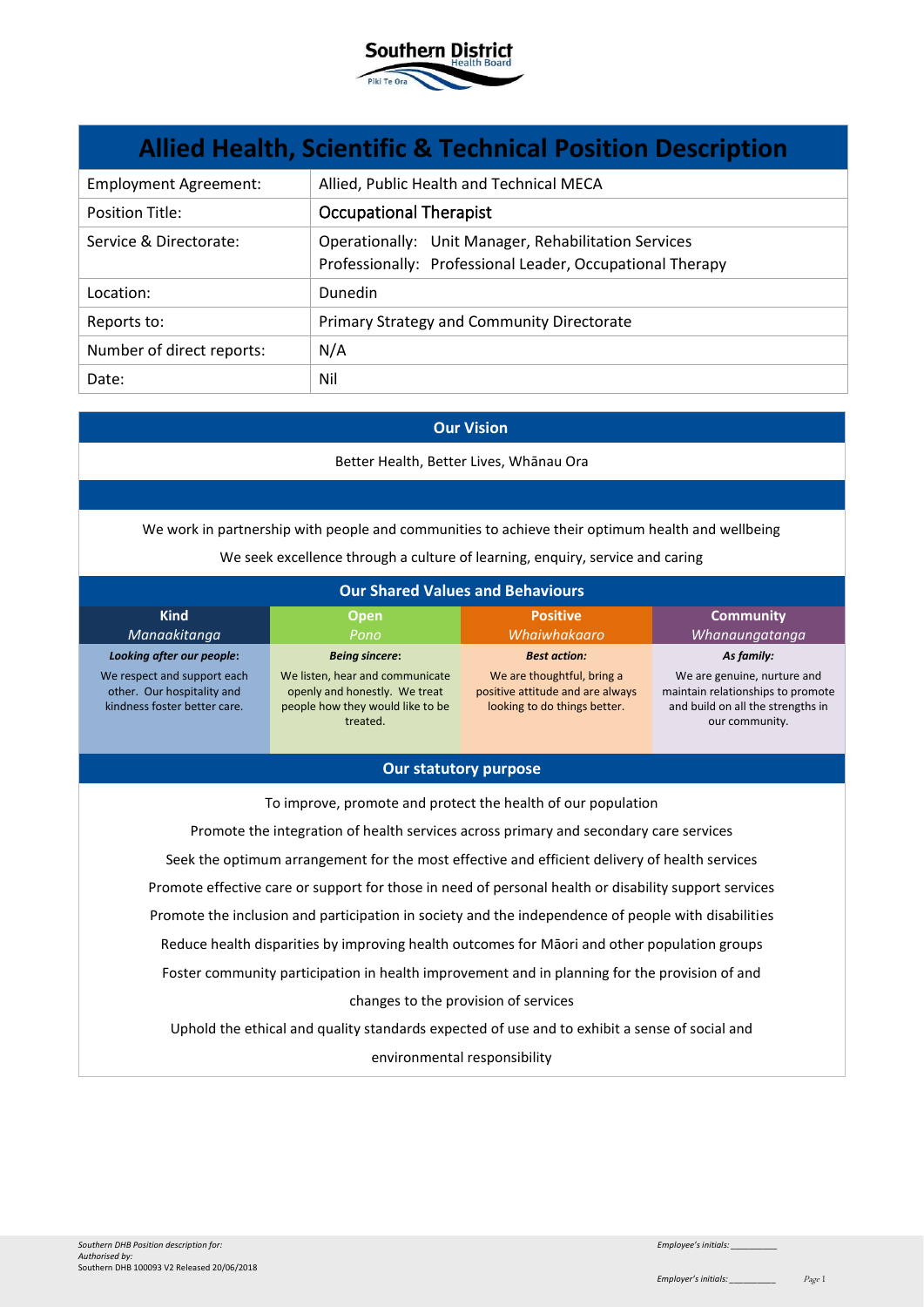## **PURPOSE OF ROLE**

Allied Health, Public Health, Scientific and Technical professionals work in teams providing a range of diagnostic, technical, therapeutic, direct patient care and support services that are critical to the other health professionals they work with and the communities they serve. This includes health professionals working to improve, promote and protect the wellbeing of the population.

This role will work collaboratively with all health professionals as well as the wider multi-disciplinary team throughout the Southern DHB in a way that is consistent with the organisation's vision and values. This includes interprofessional practice where multiple health workers from different professional backgrounds work together with patients, families, caregivers and communities to deliver the highest quality of care.

This way of working will ultimately benefit all our patients and communities.

This role provides safe and clinically/public health effective assessment and intervention, either within a specific area or across a broad range of areas, with a focus on the development of more in-depth knowledge and skills. Third year of practice onwards.

## **Competencies**

The following competencies apply to this position. The employee will be assessed against these as part of their annual performance and development review.

|                                   | <b>Organisational Competencies</b>                                                                                                                                                                                                                                                                                                 |  |  |
|-----------------------------------|------------------------------------------------------------------------------------------------------------------------------------------------------------------------------------------------------------------------------------------------------------------------------------------------------------------------------------|--|--|
| <b>Customer Focus</b>             | Is dedicated to meeting the expectations and requirements of internal and external customers;<br>gets first hand customer information and uses it for improvements in products and services; acts<br>with customers in mind; establishes and maintains effective relationships with customers and<br>gains their trust and respect |  |  |
| <b>Integrity and Trust</b>        | Is widely trusted; is seen as a direct, truthful individual; can present the unvarnished truth in an<br>appropriate and helpful manner; keeps confidences; admits mistakes; doesn't misrepresent<br>him/herself for personal gain.                                                                                                 |  |  |
| <b>Drive For Results</b>          | Can be counted on to exceed goals successfully; Is constantly and consistently one of the top<br>performers; very bottom line oriented; steadfastly pushes self and others for results.                                                                                                                                            |  |  |
| <b>Role Specific Competencies</b> |                                                                                                                                                                                                                                                                                                                                    |  |  |
| <b>Managing</b><br>diversity      | Manages all kinds and classes of people equitably; deals effectively with all races, nationalities,<br>cultures, disabilities irrespective of age and gender; supports equal and fair treatment and<br>opportunity for all                                                                                                         |  |  |
| <b>Priority Setting</b>           | Spends own time and the time of others on what is important; can quickly sense what will help<br>or hinder when seeking to accomplish goals; eliminates roadblocks; creates focus                                                                                                                                                  |  |  |
| <b>Problem Solving</b>            | Uses logic and established processes to solve difficult problems and achieve effective solutions;<br>can see hidden problems; Is excellent at honest analysis; looks beyond the obvious; doesn't<br>stop at the first answers                                                                                                      |  |  |

| <b>KEY RELATIONSHIPS</b>                                               |                                                                                               |  |
|------------------------------------------------------------------------|-----------------------------------------------------------------------------------------------|--|
| <b>Within Southern DHB</b>                                             | <b>External to Southern DHB</b>                                                               |  |
| AHS&T Professional Leaders (PLs)<br>$\bullet$                          | Clients, patients, families, whanau and caregivers<br>٠                                       |  |
| Multidisciplinary colleagues working in<br>٠<br>interprofessional ways | Services from the community, funding bodies,<br>٠<br>student or intern clinical liaison staff |  |
| Operational manager                                                    | Primary care - GPs, other medical staff<br>٠                                                  |  |
| AHST Professional Development Facilitator<br>$\bullet$                 | Relevant professional organisations                                                           |  |
| Administration staff                                                   | Other service providers                                                                       |  |
| Relevant external<br>$\bullet$<br>services/organisations/stakeholders  |                                                                                               |  |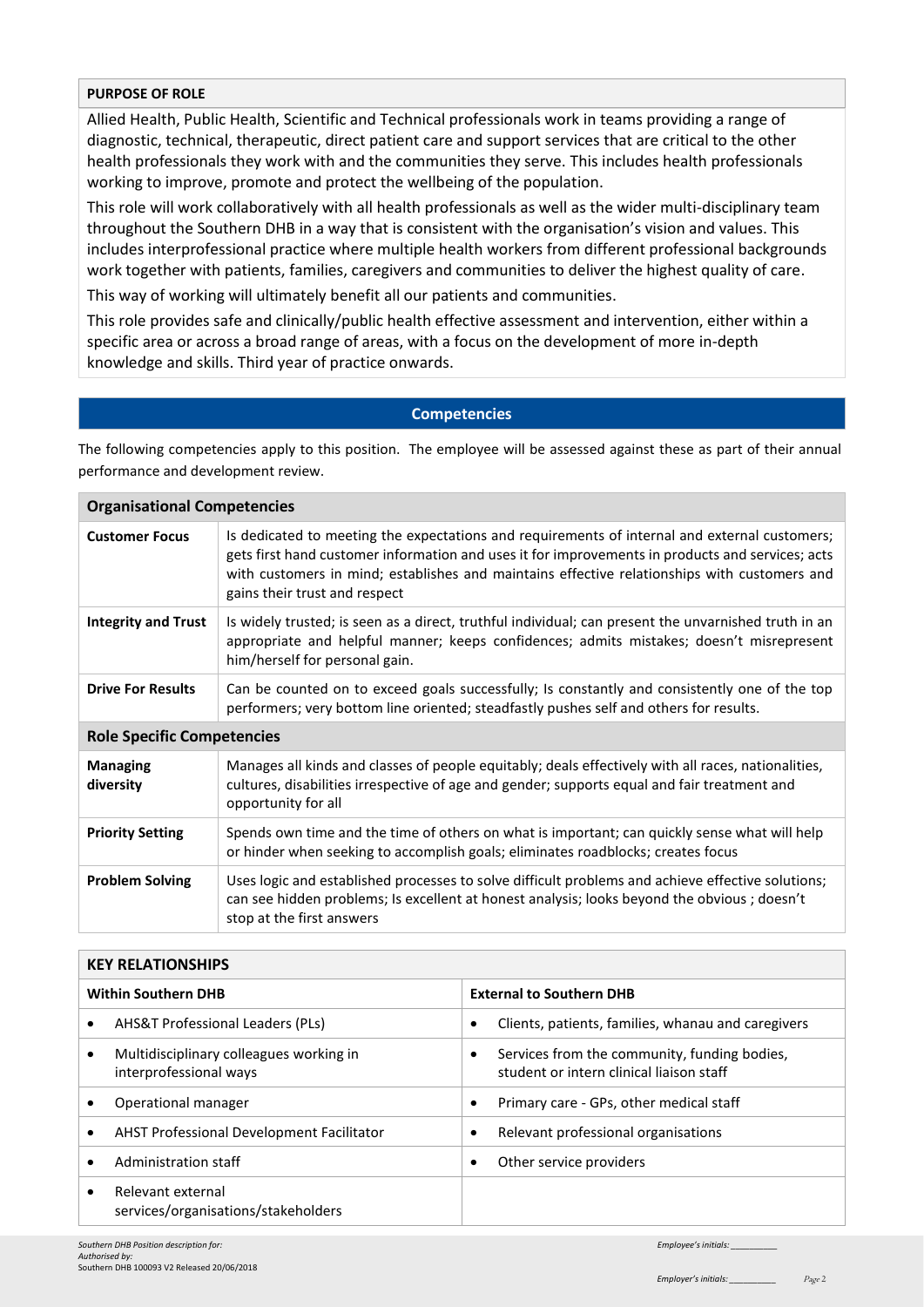# **PERSON SPECIFICATION:**

|                                                                          | <b>ESSENTIAL</b>                                                                                                                                                                                                                                                                                                                                                                                                                                                                                                       | <b>DESIRABLE</b>                                                                                                                                                                             |  |  |
|--------------------------------------------------------------------------|------------------------------------------------------------------------------------------------------------------------------------------------------------------------------------------------------------------------------------------------------------------------------------------------------------------------------------------------------------------------------------------------------------------------------------------------------------------------------------------------------------------------|----------------------------------------------------------------------------------------------------------------------------------------------------------------------------------------------|--|--|
| <b>Education and Qualifications (or</b><br>equivalent level of learning) | Must be registered with the<br>$\bullet$<br>Occupational Therapy Board of New<br>Zealand in accordance with the HPCA<br>Act 2004 and possess a current<br><b>Practising Certificate</b><br>Must actively participate in the<br>$\bullet$<br>Occupational Therapy Board of New<br>Zealand's re-certification programme<br>Must be eligible to work in New<br>٠<br>Zealand or have a work visa/permit<br>Be prepared to work towards<br>٠<br>accreditation as an Assessor for the<br><b>Equipment Management Service</b> | Be an Accredited Assessor for the<br>$\bullet$<br><b>Equipment Management Service</b><br>as appropriate<br>WMPML1 accreditation<br>$\bullet$                                                 |  |  |
| <b>Experience</b>                                                        | Minimum of 2 years clinical<br>$\bullet$<br>experience                                                                                                                                                                                                                                                                                                                                                                                                                                                                 | Experience providing adult<br>$\bullet$<br>teaching and knowledge of                                                                                                                         |  |  |
|                                                                          | Experience of providing supervision,<br>$\bullet$<br>mentoring and/or coaching<br>Organisational, time management<br>$\bullet$<br>and clinical priority-setting skills<br>Computer literacy: Word, Outlook<br>٠                                                                                                                                                                                                                                                                                                        | appropriate educating skills                                                                                                                                                                 |  |  |
| <b>Knowledge and Skills:</b>                                             | $\bullet$<br>٠                                                                                                                                                                                                                                                                                                                                                                                                                                                                                                         | Facilitate appropriate and high quality occupational therapy management of<br>inpatients, outpatients and community patients where designated<br>Good interpersonal and communication skills |  |  |
|                                                                          | Work actively and co-operatively in an inter-professional team and liaise<br>٠<br>appropriately with relevant health care professionals                                                                                                                                                                                                                                                                                                                                                                                |                                                                                                                                                                                              |  |  |
|                                                                          | Prescribe mobility aids and equipment (including wheelchairs) within the<br>$\bullet$<br>parameters of departmental provision guidelines, and complete Equipment<br>Management Service processes in a timely manner.                                                                                                                                                                                                                                                                                                   |                                                                                                                                                                                              |  |  |
|                                                                          | Prepare progress and discharge reports to meet service and ACC requirements<br>٠<br>Assist in the support and mentoring of students and Allied Health Assistants as<br>$\bullet$<br>required                                                                                                                                                                                                                                                                                                                           |                                                                                                                                                                                              |  |  |
|                                                                          | Assist with cover for workload in other areas as directed<br>Perform other duties relevant to the position as required<br>٠                                                                                                                                                                                                                                                                                                                                                                                            |                                                                                                                                                                                              |  |  |
|                                                                          | Must possess a full and current NZ Driver's licence<br>$\bullet$<br>Base knowledge of first-aid and willingness to participate in annual CPR training.<br>٠                                                                                                                                                                                                                                                                                                                                                            |                                                                                                                                                                                              |  |  |
| <b>Personal Qualities</b>                                                | Willingness to hold colleagues accountable for high standards of clinical<br>$\bullet$<br>practice<br>Resourceful and resilient; able to apply critical thinking to solve complex<br>$\bullet$                                                                                                                                                                                                                                                                                                                         |                                                                                                                                                                                              |  |  |
|                                                                          | problems<br>Ability to work constructively with others in order to resolve conflict<br>$\bullet$                                                                                                                                                                                                                                                                                                                                                                                                                       |                                                                                                                                                                                              |  |  |
|                                                                          | Strengths based, outcome and solution focused<br>$\bullet$<br>Team player, reliable and responsive<br>$\bullet$                                                                                                                                                                                                                                                                                                                                                                                                        |                                                                                                                                                                                              |  |  |
|                                                                          | Flexible and adaptable, able to help lead change<br>$\bullet$<br>Honest and trustworthy<br>$\bullet$                                                                                                                                                                                                                                                                                                                                                                                                                   |                                                                                                                                                                                              |  |  |
| <b>Education and Qualifications (or</b><br>equivalent level of learning) | Must be registered with the Occupational Therapy Board of New Zealand in<br>$\bullet$<br>accordance with the HPCA Act 2004 and possess a current Practising Certificate<br>Must actively participate in the Occupational Therapy Board of New Zealand's re-<br>$\bullet$<br>certification programme<br>Must be eligible to work in New Zealand or have a work visa/permit<br>$\bullet$<br>Be prepared to work towards accreditation as an Assessor for the Equipment<br>$\bullet$                                      |                                                                                                                                                                                              |  |  |
|                                                                          | <b>Management Service</b>                                                                                                                                                                                                                                                                                                                                                                                                                                                                                              |                                                                                                                                                                                              |  |  |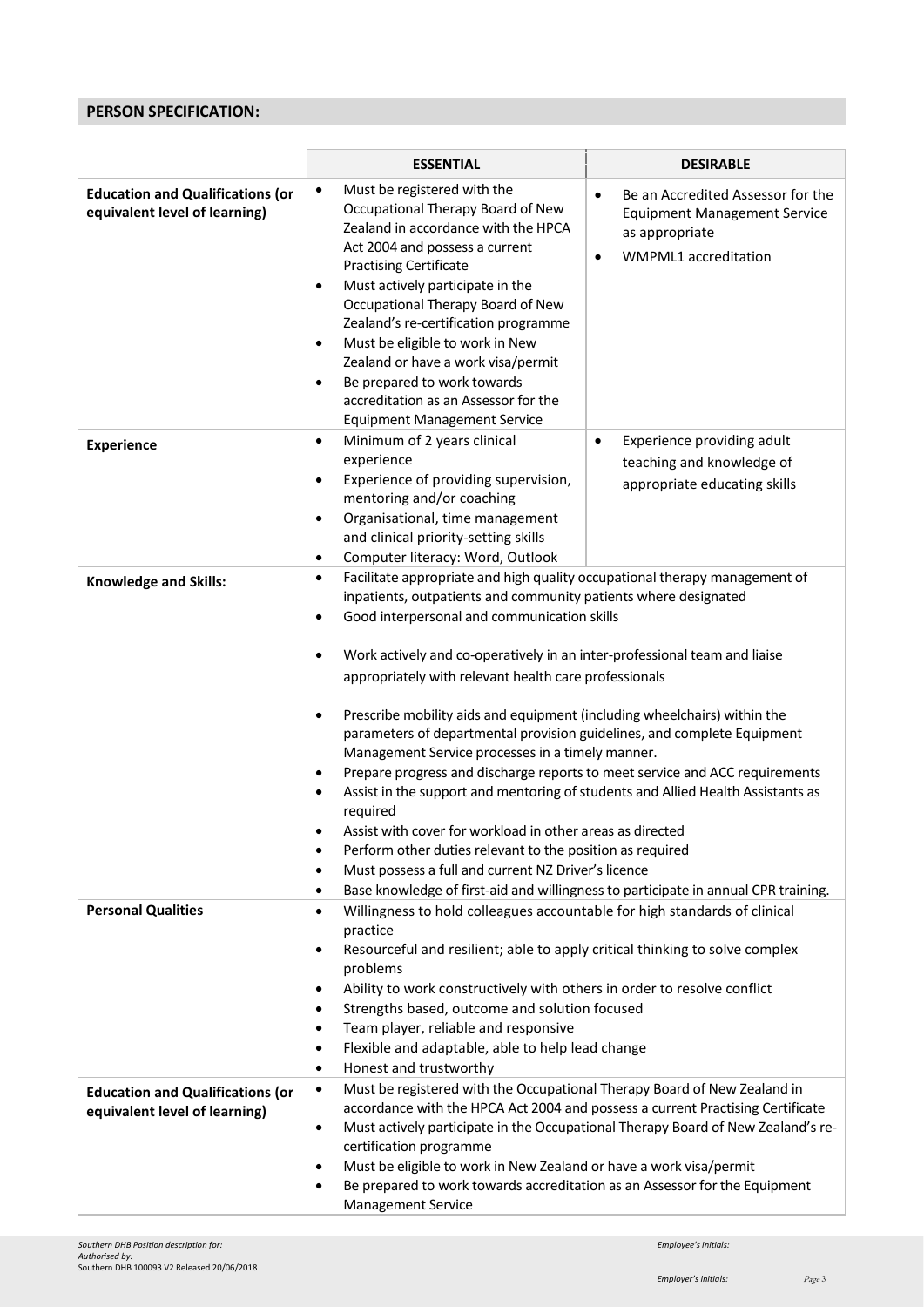| <b>Experience</b>                                                        | Minimum of 2 years clinical experience<br>$\bullet$                                                                                                                                                                                                                                                                                                                                                                                                                                                                                                                                                                                                                                                                                                                                                                                                                                                                                                                                                                               |
|--------------------------------------------------------------------------|-----------------------------------------------------------------------------------------------------------------------------------------------------------------------------------------------------------------------------------------------------------------------------------------------------------------------------------------------------------------------------------------------------------------------------------------------------------------------------------------------------------------------------------------------------------------------------------------------------------------------------------------------------------------------------------------------------------------------------------------------------------------------------------------------------------------------------------------------------------------------------------------------------------------------------------------------------------------------------------------------------------------------------------|
|                                                                          | Experience of providing supervision, mentoring and/or coaching<br>$\bullet$                                                                                                                                                                                                                                                                                                                                                                                                                                                                                                                                                                                                                                                                                                                                                                                                                                                                                                                                                       |
|                                                                          | Organisational, time management and clinical priority-setting skills<br>$\bullet$                                                                                                                                                                                                                                                                                                                                                                                                                                                                                                                                                                                                                                                                                                                                                                                                                                                                                                                                                 |
|                                                                          | Computer literacy: Word, Outlook<br>$\bullet$                                                                                                                                                                                                                                                                                                                                                                                                                                                                                                                                                                                                                                                                                                                                                                                                                                                                                                                                                                                     |
| <b>Knowledge and Skills:</b>                                             | Facilitate appropriate and high quality occupational therapy management of<br>$\bullet$<br>inpatients, outpatients and community patients where designated<br>Good interpersonal and communication skills<br>$\bullet$<br>Work actively and co-operatively in an inter-professional team and liaise<br>$\bullet$<br>appropriately with relevant health care professionals<br>Prescribe mobility aids and equipment (including wheelchairs) within the<br>$\bullet$<br>parameters of departmental provision guidelines, and complete Equipment<br>Management Service processes in a timely manner.<br>Prepare progress and discharge reports to meet service and ACC requirements<br>$\bullet$<br>Assist in the support and mentoring of students and Allied Health Assistants as<br>$\bullet$<br>required<br>Assist with cover for workload in other areas as directed<br>$\bullet$<br>Perform other duties relevant to the position as required<br>$\bullet$<br>Must possess a full and current NZ Driver's licence<br>$\bullet$ |
|                                                                          | Base knowledge of first-aid and willingness to participate in annual CPR training.<br>$\bullet$                                                                                                                                                                                                                                                                                                                                                                                                                                                                                                                                                                                                                                                                                                                                                                                                                                                                                                                                   |
| <b>Personal Qualities</b>                                                | Willingness to hold colleagues accountable for high standards of clinical<br>$\bullet$<br>practice<br>Resourceful and resilient; able to apply critical thinking to solve complex<br>$\bullet$<br>problems<br>Ability to work constructively with others in order to resolve conflict<br>$\bullet$<br>Strengths based, outcome and solution focused<br>$\bullet$<br>Team player, reliable and responsive<br>$\bullet$<br>Flexible and adaptable, able to help lead change<br>$\bullet$<br>Honest and trustworthy                                                                                                                                                                                                                                                                                                                                                                                                                                                                                                                  |
| <b>Education and Qualifications (or</b><br>equivalent level of learning) | Must be registered with the Occupational Therapy Board of New Zealand in<br>$\bullet$<br>accordance with the HPCA Act 2004 and possess a current Practising Certificate<br>Must actively participate in the Occupational Therapy Board of New Zealand's re-<br>$\bullet$<br>certification programme<br>Must be eligible to work in New Zealand or have a work visa/permit<br>$\bullet$<br>Be prepared to work towards accreditation as an Assessor for the Equipment<br>$\bullet$<br><b>Management Service</b>                                                                                                                                                                                                                                                                                                                                                                                                                                                                                                                    |

# **KEY RESULT AREAS/PILLARS OF PRACTICE:**

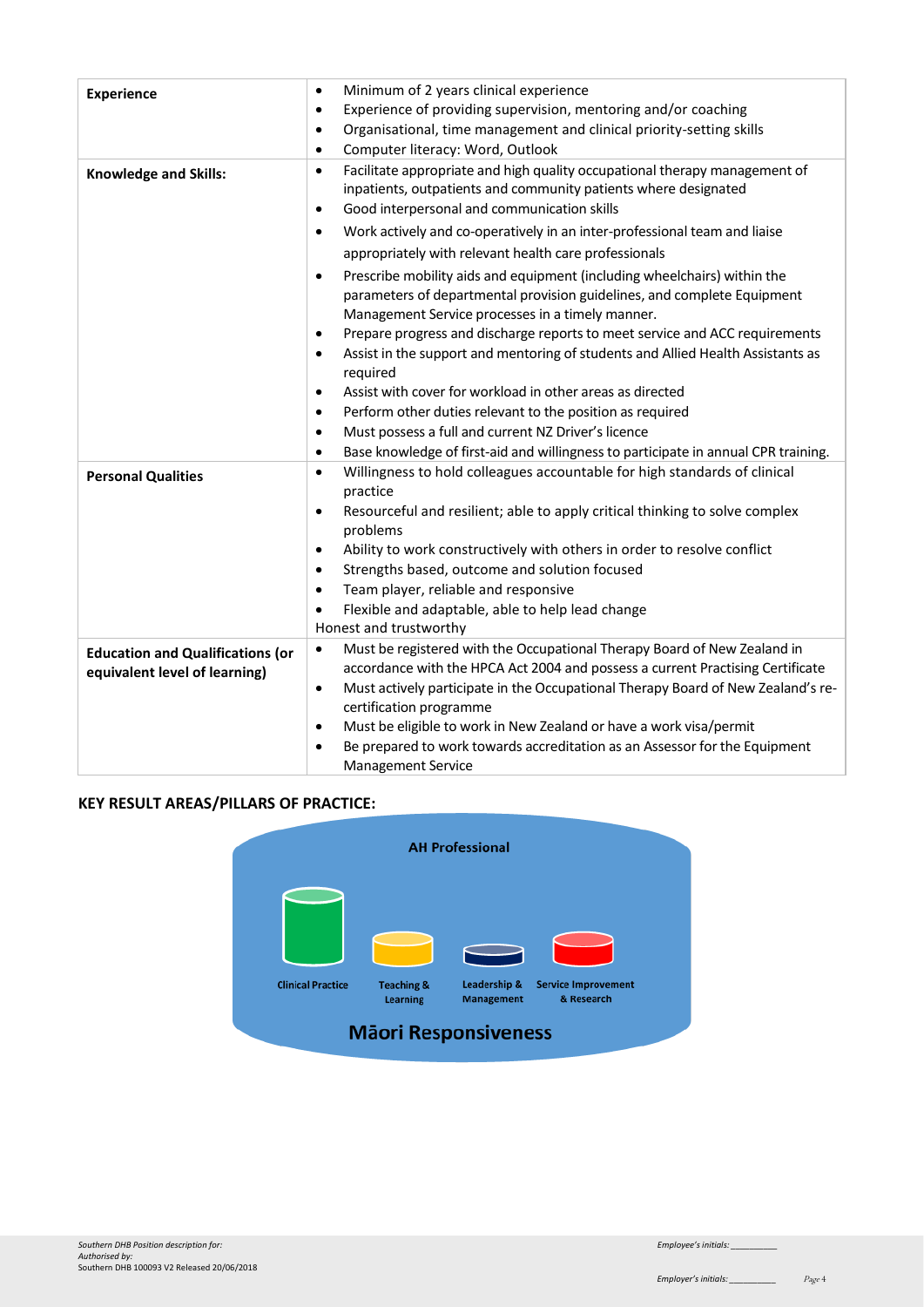| Legislative requirements<br>You adhere to professional and legislative<br>$\bullet$<br>standards of practice<br>Practise in accordance with relevant legislation, codes,<br>policies etc. and upholds consumer rights<br>You work according to the scope of your Annual<br>$\bullet$<br><b>Practising Certificate</b><br>Uphold professional code of ethics<br>Your interventions are realistic and based on best<br>Assessments and interventions (if appropriate to<br>practice<br>profession)<br>You use standard measurement tools and<br>Undertake accurate and comprehensive assessments<br>equipment as set down by departmental or<br>and evaluations<br>professional protocols<br>Plan and implement appropriate interventions<br>Your documentation is timely, clear, concise and<br>Provide relevant education - including any relevant                                                                                                                                    |  |
|---------------------------------------------------------------------------------------------------------------------------------------------------------------------------------------------------------------------------------------------------------------------------------------------------------------------------------------------------------------------------------------------------------------------------------------------------------------------------------------------------------------------------------------------------------------------------------------------------------------------------------------------------------------------------------------------------------------------------------------------------------------------------------------------------------------------------------------------------------------------------------------------------------------------------------------------------------------------------------------|--|
|                                                                                                                                                                                                                                                                                                                                                                                                                                                                                                                                                                                                                                                                                                                                                                                                                                                                                                                                                                                       |  |
|                                                                                                                                                                                                                                                                                                                                                                                                                                                                                                                                                                                                                                                                                                                                                                                                                                                                                                                                                                                       |  |
|                                                                                                                                                                                                                                                                                                                                                                                                                                                                                                                                                                                                                                                                                                                                                                                                                                                                                                                                                                                       |  |
|                                                                                                                                                                                                                                                                                                                                                                                                                                                                                                                                                                                                                                                                                                                                                                                                                                                                                                                                                                                       |  |
|                                                                                                                                                                                                                                                                                                                                                                                                                                                                                                                                                                                                                                                                                                                                                                                                                                                                                                                                                                                       |  |
| accurate<br>alternative options - in a format that can be clearly<br>understood<br>You assist others to gain appropriate support and<br>٠<br>representation which reflects their cultural needs<br>Collaborate with patients-populations to set realistic,<br>and preferences.<br>person-centred outcomes<br>You implement evidence-based best practice<br><b>Evidence-based practice and research</b><br>$\bullet$<br>Consistently refer to and relate practice to literature<br>procedures and guidelines<br>and research<br>You update your knowledge related to best<br>Critique, discuss and disseminate evidence based best<br>practice guidelines and area of practice<br>practice<br>You maintain a professional portfolio or<br>٠<br>Reflect on and evaluate the effectiveness of own<br>participate in an approved CPD programme (as<br>practice<br>per professional requirements)<br>Documentation<br>Maintain confidentiality of patient information and<br>documentation |  |
| Adhere to Southern DHB's documentation standards                                                                                                                                                                                                                                                                                                                                                                                                                                                                                                                                                                                                                                                                                                                                                                                                                                                                                                                                      |  |
| <b>Culturally Sensitive Practice</b>                                                                                                                                                                                                                                                                                                                                                                                                                                                                                                                                                                                                                                                                                                                                                                                                                                                                                                                                                  |  |
| Practices in a culturally safe manner                                                                                                                                                                                                                                                                                                                                                                                                                                                                                                                                                                                                                                                                                                                                                                                                                                                                                                                                                 |  |
| Leadership and Management/ Te Arahi me te Whakahaere                                                                                                                                                                                                                                                                                                                                                                                                                                                                                                                                                                                                                                                                                                                                                                                                                                                                                                                                  |  |
| Participate in and contribute to the functioning of the<br>You have formal and informal systems in place for<br>$\bullet$<br>interprofessional team<br>supporting colleagues<br>Attends and contributes to relevant department,<br>You maintain supervision records for students<br>$\bullet$<br>clinical and team meetings, leading and facilitating<br>You participate as a team member to ensure the best<br>$\bullet$<br>such meetings as requested<br>outcomes for patients/ people<br>Establish and maintain an effective working<br>relationship with other staff                                                                                                                                                                                                                                                                                                                                                                                                              |  |
| <b>Time management</b>                                                                                                                                                                                                                                                                                                                                                                                                                                                                                                                                                                                                                                                                                                                                                                                                                                                                                                                                                                |  |
| Your tasks are scheduled and completed in a timely<br>Manage own time adopting a disciplined approach to<br>manner<br>establishing and following identified role-related<br>priorities                                                                                                                                                                                                                                                                                                                                                                                                                                                                                                                                                                                                                                                                                                                                                                                                |  |
| <b>Skill Sharing</b>                                                                                                                                                                                                                                                                                                                                                                                                                                                                                                                                                                                                                                                                                                                                                                                                                                                                                                                                                                  |  |
| Share skills (as appropriate) with other health<br>You use recognised skill sharing processes such as the<br>professionals and unregulated (assistant) workforces<br>Calderdale framework to delegate parts of your<br>to enhance person centred outcomes<br>practice to other team members                                                                                                                                                                                                                                                                                                                                                                                                                                                                                                                                                                                                                                                                                           |  |
| Teaching & Learning / / Ako Atu, Ako Mai                                                                                                                                                                                                                                                                                                                                                                                                                                                                                                                                                                                                                                                                                                                                                                                                                                                                                                                                              |  |
| Of Self<br>You have formal and informal systems in place for<br>$\bullet$<br>Develop both personally and professionally to meet<br>supporting colleagues<br>the changing needs of your career and profession<br>You maintain supervision records for students                                                                                                                                                                                                                                                                                                                                                                                                                                                                                                                                                                                                                                                                                                                         |  |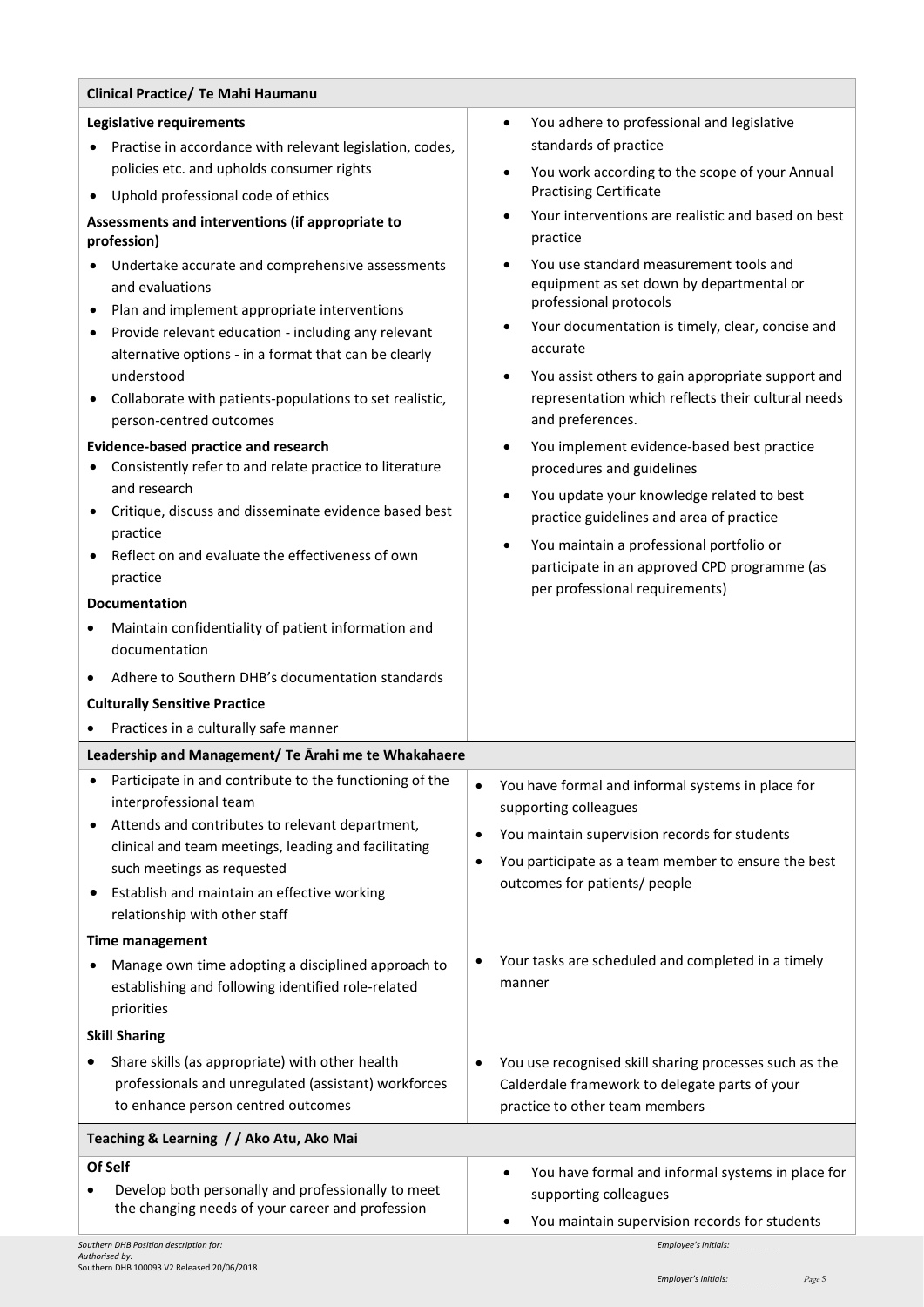| $\bullet$ | Reflect on and evaluate the effectiveness of own<br>practice                                                   |           | You implement evidence-based best practice<br>procedures and guidelines               |
|-----------|----------------------------------------------------------------------------------------------------------------|-----------|---------------------------------------------------------------------------------------|
| ٠         | Develop and maintain professional competency                                                                   |           |                                                                                       |
|           | Appraisal, peer review, observed practice or other<br>professional audits as applicable                        |           | You update your knowledge related to best<br>practice guidelines and area of practice |
|           | <b>Of Others</b>                                                                                               |           | You maintain a professional portfolio or                                              |
|           | Contribute to the support and education of colleagues and                                                      |           | participate in an approved CPD programme (as                                          |
|           | students to enhance development of the profession                                                              |           | per professional requirements)                                                        |
|           | Consistently refer to and relate practice to literature                                                        |           | You hold current registration where applicable or<br>$\bullet$                        |
|           | and research                                                                                                   |           | as required                                                                           |
|           |                                                                                                                |           | You maintain an up-to-date professional                                               |
| ٠         | Critique, discuss and disseminate evidence based best                                                          |           | development plan                                                                      |
|           | practice                                                                                                       |           |                                                                                       |
| $\bullet$ | Provides interdisciplinary education in direct clinical<br>area, or discipline specific teaching across teams. |           |                                                                                       |
| ٠         | Maintains an awareness of current developments in                                                              |           |                                                                                       |
|           | the clinical areas being worked in and make                                                                    |           |                                                                                       |
|           | recommendations to changes in practice.                                                                        |           |                                                                                       |
| ٠         | Be involved in the induction and training of newly                                                             |           |                                                                                       |
|           | appointed staff as required.                                                                                   |           |                                                                                       |
| ٠         | Provides mentoring and clinical support and / or                                                               |           |                                                                                       |
|           | professional supervision where required.                                                                       |           |                                                                                       |
|           | Service Improvement and Research / / Te Whakapai Ratonga me te Rangahau                                        |           |                                                                                       |
| $\bullet$ | Broadens research and development skills through                                                               | $\bullet$ | Active participation in department quality and service                                |
|           | participation in local audit and research projects as                                                          |           | developments.                                                                         |
|           | identified by team leaders, professional leaders or                                                            | $\bullet$ | Establishes working partnerships with external                                        |
|           | other AH professionals.                                                                                        |           | organisations to promote integrated working                                           |
|           | Participates in quality improvement activities to<br>develop and improve service delivery, clinical practice   | $\bullet$ | Participate in workforce redesign programmes e.g.                                     |
|           | or professional standards. This may include care                                                               |           | Calderdale Framework                                                                  |
|           | pathways / treatment protocols, standards of practice                                                          |           |                                                                                       |
|           | etc.                                                                                                           |           |                                                                                       |
|           | Develops and /or participates in regional / sub                                                                |           |                                                                                       |
|           | regional professional networks as appropriate to area                                                          |           |                                                                                       |
|           | of work.                                                                                                       |           |                                                                                       |
|           | Contributes to annual planning process, including<br>identifying gaps in service and participating in work /   |           |                                                                                       |
|           | projects that may result from the planning process.                                                            |           |                                                                                       |
| ٠         | Practises in a way that utilises resources in the most                                                         |           |                                                                                       |
|           | cost-effective manner, including inter-disciplinary and                                                        |           |                                                                                       |
|           | transdisciplinary practice                                                                                     |           |                                                                                       |
|           |                                                                                                                |           |                                                                                       |
|           | <b>Other Duties</b>                                                                                            |           |                                                                                       |
|           | Undertaking duties from time to time that may be in                                                            | $\bullet$ | You respond positively to requests for assistance in                                  |
|           | addition to those outlined above but which fall within your                                                    |           | own and other areas, demonstrating adaptability and                                   |
|           | capabilities and experience.                                                                                   |           | willingness.                                                                          |
|           |                                                                                                                | $\bullet$ | You produce work that complies with SDHB processes                                    |
|           | Act as a role model for the Southern DHB Organisational                                                        |           | and reflects best practice.                                                           |
| Values.   |                                                                                                                | $\bullet$ | Research undertaken is robust and well considered.                                    |
|           |                                                                                                                | $\bullet$ | Live and support the DHB values in everything you do.                                 |
|           | <b>Professional Development - self</b>                                                                         |           |                                                                                       |
|           | Identifying areas for personal and professional                                                                | $\bullet$ | Training and development goals are identified/agreed                                  |
|           | development.                                                                                                   |           | with your manager.                                                                    |
|           |                                                                                                                | $\bullet$ | Performance objectives reviewed annually with your                                    |
|           |                                                                                                                |           | manager.                                                                              |
|           | Southern DHB Position description for:                                                                         |           | Employee's initials:                                                                  |